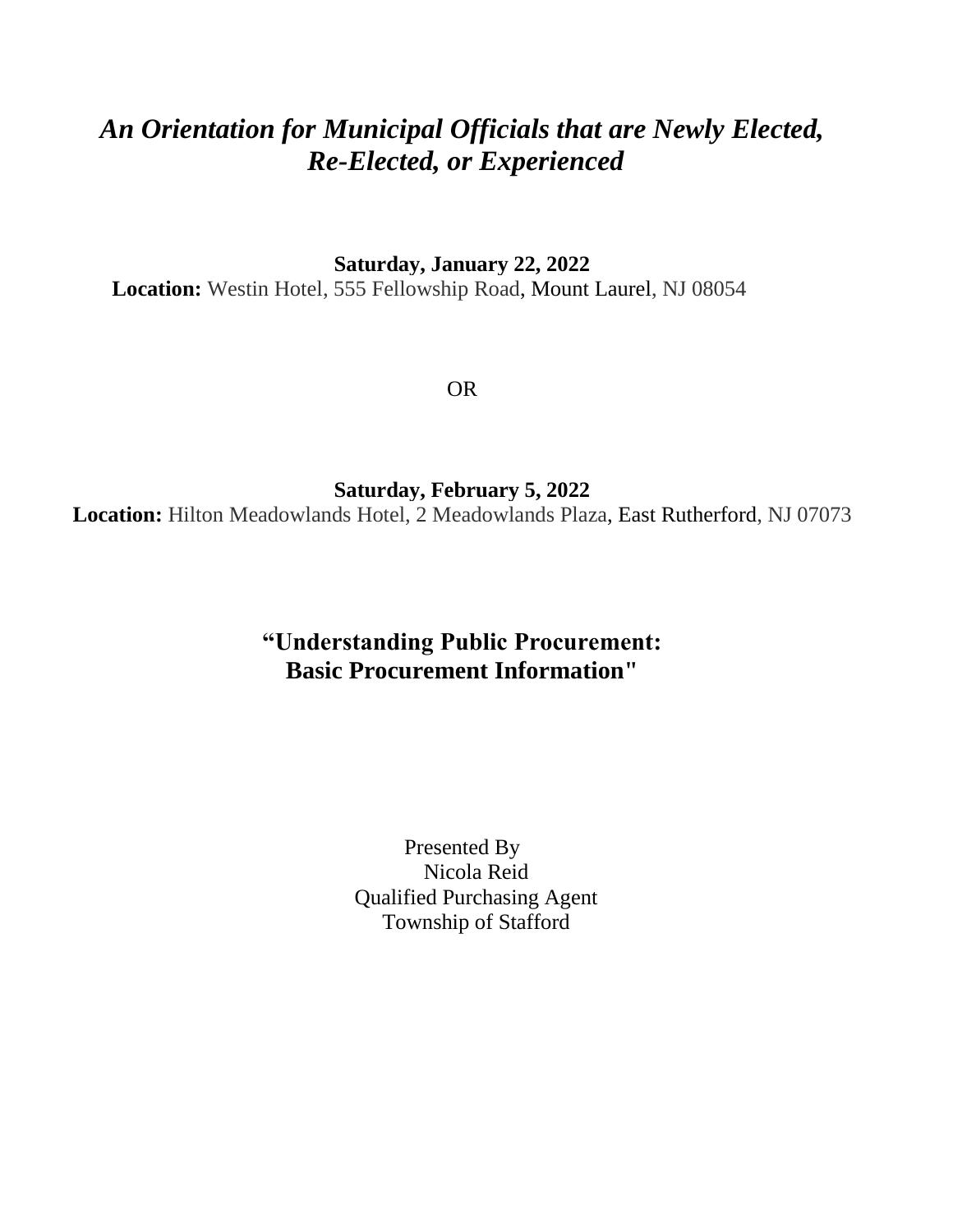#### I. **Why A Local Public Contracts Law?**

- A. A need to protect the public's business, funds, and records
- B. A need to administer the entire public procurement process, not just purchasing - public procurement is more than just buying!
- C. A need for consistency and uniformity in the application of processes, procedures, and practices for all local contracting units
	- 1. Lowest responsible bidder
	- 2. Competitive contracting most advantageous, price and other factors considered (RFP)
	- 3. Request for qualifications (RFQ) there is a need for uniformity, etc.
	- 4. Request for information (RFI) no known statutory basis for its use
- D. Integrity to promote
	- 1. Fair and open competition "level playing field" for potential contractors/vendors
	- 2. Policies and procedures to avoid favoritism and collusion
	- 3. Accountability for spending public dollars
	- 4. Proper use of authority and responsibility by elected and appointed officials
	- 5. Procurement ethics as a set of principles of "right conduct" as opposed to no-bid contracts and allegations of "insider deals," and "kickbacks"
- E. Protection against unscrupulous vendors
	- 1. Statement of ownership
	- 2. Bid guarantees, surety company certificates, performance bonds, maintenance bonds, payment and labor bonds, etc. - evaluation of exposure/risk
	- 3. Business registration certification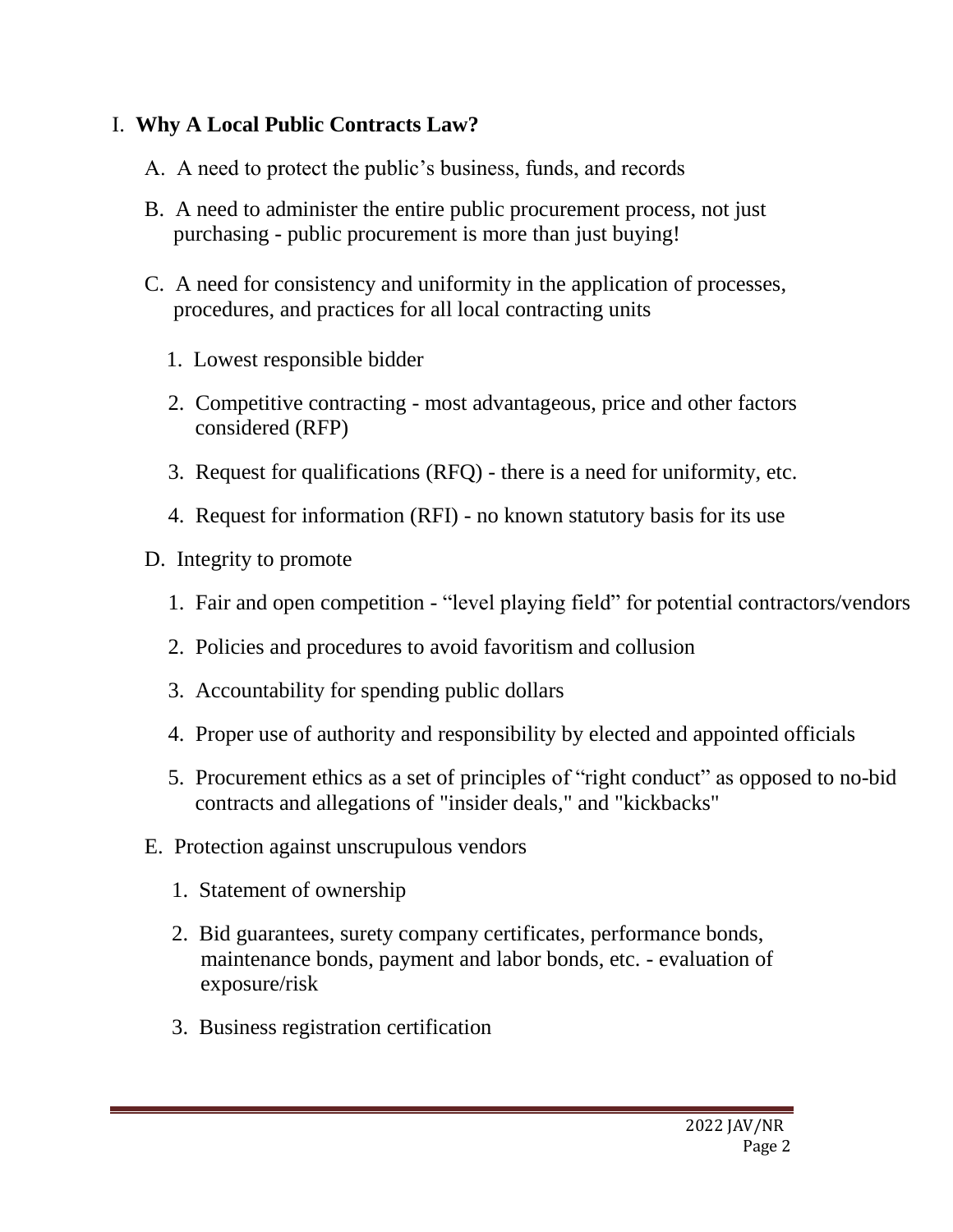- 4. Prevailing wages (\$16,263/\$2,000) and public works contractor registration (PWCR) Act with required active participation in a registered apprenticeship program are key requirements for public works/construction contracts
- 5. Federal Debarment
- 6. Value engineering construction contracts
- 7. Insurance coverages
- F. Achieve policy goals
	- 1. Prompt payment public works/construction
	- 2. Prompt payment goods/services
	- 3. Project labor agreements
	- 4. Pay-to-Play
- G. Achieve social goals
	- 1. Affirmative action requirements
	- 2. Establishment of set-aside programs

# II. **Public Procurement Principles**

- A. Bid threshold dictates when to publicly bid or use other statutory procedures
- B. Aggregation or contracts not to be divided (important) "Aggravation"
	- 1. Goods or services similar in character cannot be divided to avoid bidding
	- 2. All goods or services for completion of work must be in the same contract
- C. Lowest responsible bidder:
	- 1. Lowest price
	- 2. Responsive met all specifications' criteria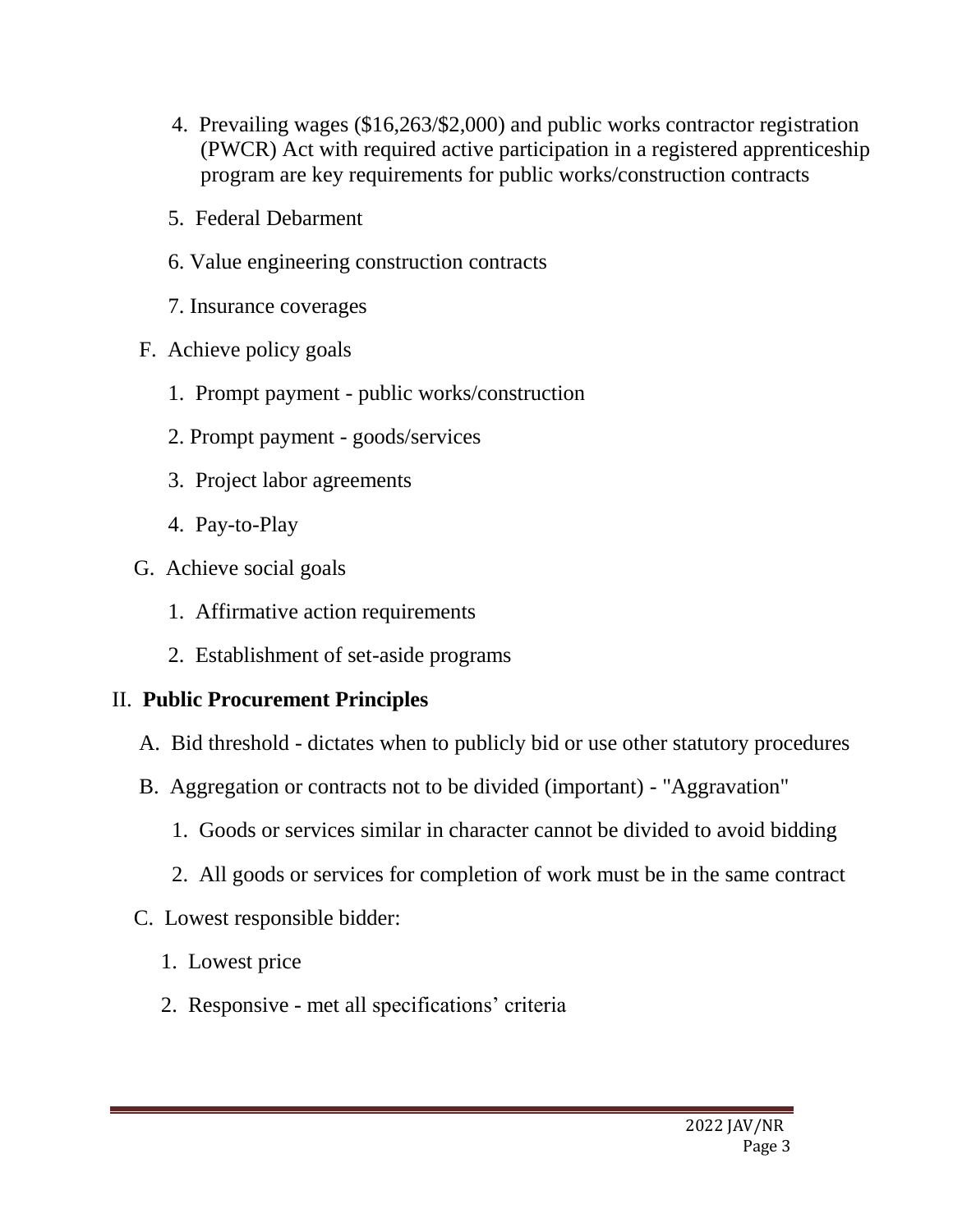- 3. Responsible contractor's/vendor's ability to complete contract requirements pertaining to experience, workforce, operating capacity, etc., but financial statements have been repealed from the LPCL under certain situations
- D. The governing body awards all contracts when the contract price is over bid threshold
- E. Procurement is tied to the budget
	- 1. Certificate of availability of funds required from CFO for governing body contract awards, existing law prohibits purposeful and knowing overspending of public funds
	- 2. Encumbrance accounting required for most purchases
	- 3. "Management Decisions" Are they made? Balance the "We have the funds, but do we need to buy it" concept
	- 4. Planning and scheduling procurement needs and inventory control, etc.
	- 5. Authorization of bill payments by CFO
- F. Change orders be very careful
- G. Standardized changed conditions clauses for construction/public works contracts
- H. "Confirming orders" be very, very careful, there is no statutory authorization to use them

# III. **What The Law Covers**

- A. Basic process for awarding all contracts (including purchase orders) authority and control is with governing body - must have a formal process, over bid and pay to play thresholds contracts can only be awarded by governing body - no delegation, under bid threshold an administrative official can be the purchasing agent if so designated by the governing body
	- 1. Public bidding a formal process of public advertising, receiving bids, and awarding contract
	- 2. Electronic procurement advertising/submission of public bids, competitive contracting (RFP), quotes, reverse auctions, sale of personal property. Law is accompanied with rules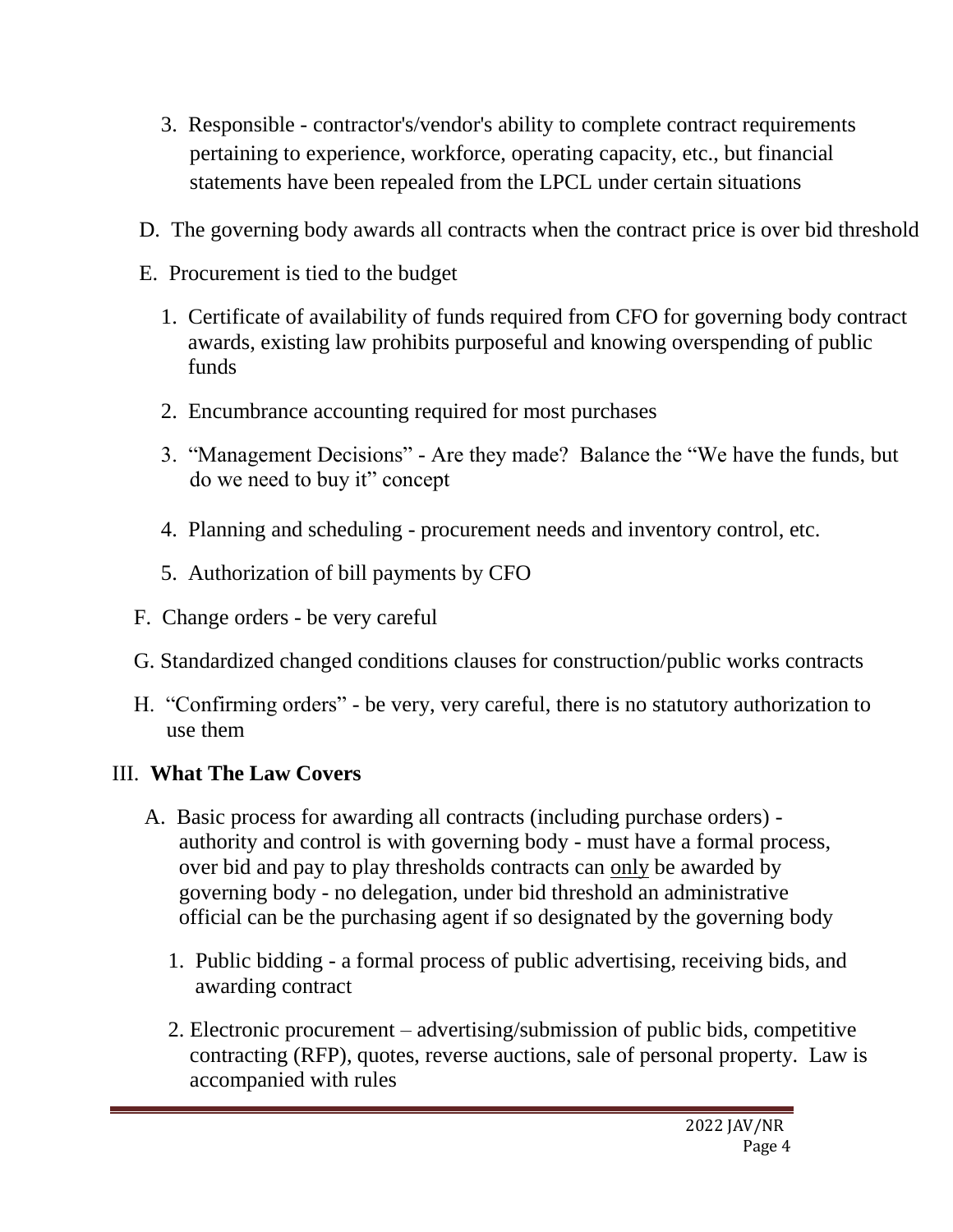- 3. Bid exceptions
	- a) Professional services and other exceptions are controlled by Pay-to- Play (P2P) Law - Fair and Open or the Required Disclosure (Non-Fair and Open)
- 4. Other types of competition:
	- a) Extraordinary unspecifiable services requires application of Pay-to-Play
	- b) Competitive contracting for certain services- where the emphasis is not just low price, where qualitative factors can be assessed as part of the selection of vendors
	- c) Cooperatives taking advantage of "nationally" recognized and accepted co-ops or State of New Jersey government contracts or contracts of other municipal or county governments or boards of education - Can only use such contracts in accordance with certain terms and conditions
- 5. Soliciting informal quotations
- 6. For low cost items…local choice, no competition required when less than 15% of your bid threshold, however must use "sound business practices" that reflect current market conditions, quantity and delivery requirements
- 7. Emergencies affects public health, safety or welfare requiring the immediate delivery of goods or performance of services, "Chain of Command" - mandatory regulation
- B. The statutory length of contracts twenty-four (24) consecutive months is the normal standard, Professional Service Contracts are twelve (12) consecutive months, there are exceptions for up to five or seven years and in specific circumstances, up to 20 years or longer, no roll-over contracts, contracts end when they end
- C. Allows governing body to adopt set-aside programs for small, women, minority and veteran businesses
- D. Sale of public (personal property) assets if the estimated fair market value of the property to be sold exceeds 15% of the bid threshold in any one sale shall be sold by sealed bids, or at public sale (auction); Such sales require governing body approval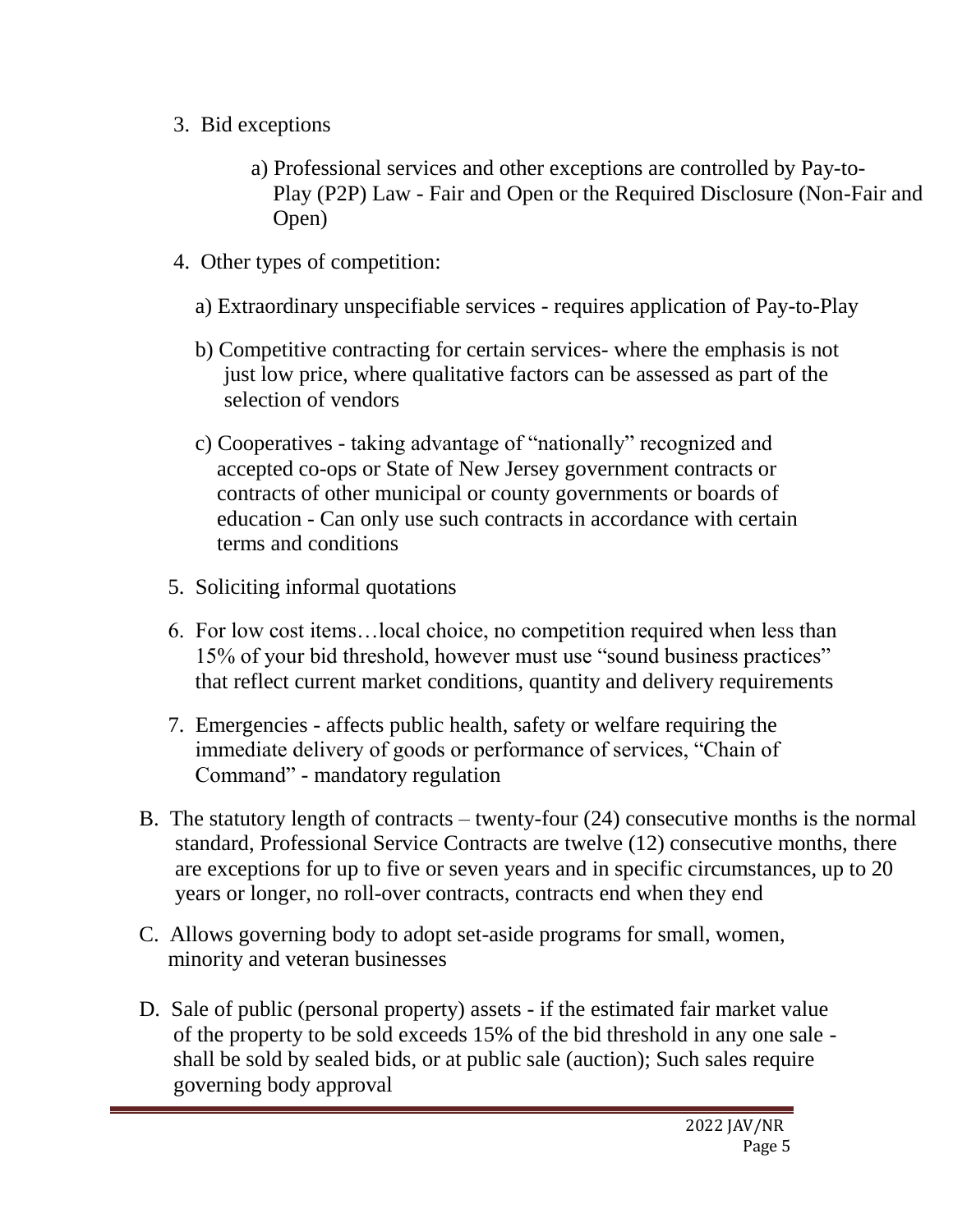- E. Concessions- private firm, making a private financial (consideration) gain, from a public situation, threshold based on estimated annual value of fees and payments
- F. "Prior negative experience" Who has the responsibility of documenting contractor/vendor's performance?

### **IV. Procurement Oversight**

- A. Contract administration
	- 1. Need a system in place to monitor performance problems
	- 2. Contracts must be properly performed and completed on time and on budget
	- 3. Contract compliance with bid specifications or a request for proposal's scope of services/work (application to both bid and non-bid contracts) is necessary
	- 4. Performance benchmarks need to be established to assist local officials in reviewing contracts and evaluating contractor/vendor requests for bill payments
	- 5. Does a governing body authorize full or partial payments; does it require submission of project "checklists" with each request for payment; does it require its own department heads and professionals (attorney, engineer, architect, etc.) to "validate" the work of "contracted" contractors/vendors?
	- 6. Contactor/vendor exit review (in-house v. out-sourcing) should be used (Financial Audits - Corrective Action Plans)
- B. Sample questions that can guide internal controls
	- 1. Who is in charge of the procurement operation? What is his/her authority? What about accountability and responsibility? (P.A. v. QPA)
		- a) Spending by "advisory" local agencies must have statutory authorization
	- 2. Has the governing body addressed procurement procedures through the formal adoption of a resolution, ordinance or administrative code depending on type or form of government?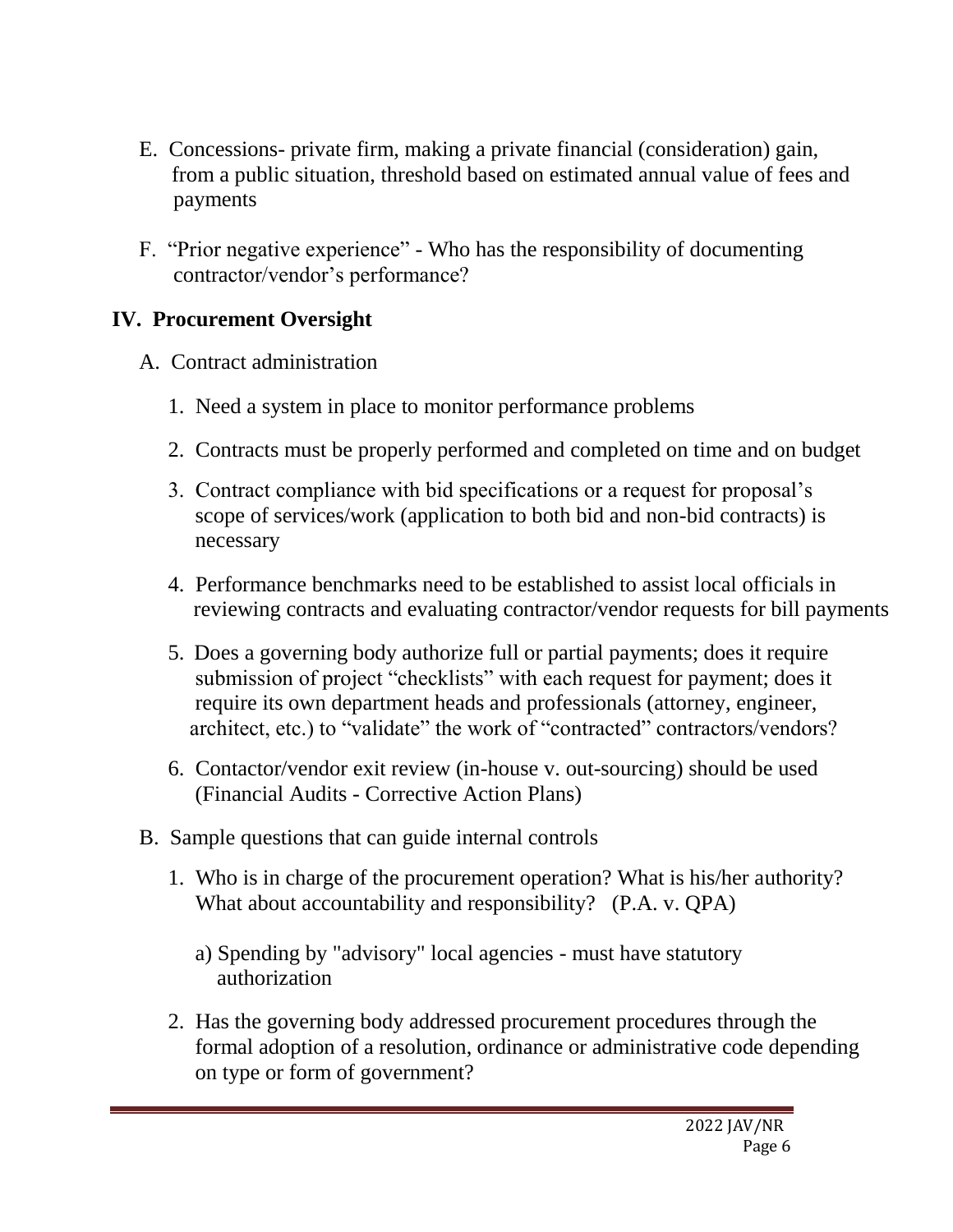- 3. What are the basic financial and payment procedures used by the local contracting unit?
- 4. What are the procedures for award of contracts over and under the bid threshold?
- 5. Is the governing body ensuring the availability of funds pursuant to a purchase order-encumbrance procedure?
- 6. Are administrative officials carefully reviewing all vouchers/invoices for the correct dollar amounts and descriptions of the purchases before processing payments?
- 7. Are vendors'/contractors' requests for payment being processed and paid in a proper and timely fashion?
- C. Selected management tools and procedures that can guide internal controls
	- 1. Procurement procedures and vendor manuals
	- 2. Computer generated reports for "tracking" contract progress and payments (year to date)
	- 3. Completion of a receiving report
	- 4. Submission of a properly and fully executed invoice/voucher not packing slips
	- 5. Preparation for and conduct of a fixed asset inventory of personal property When was your last one?
	- 6. Monitoring contract performance
	- 7. Preparation of a written contract- contract provisions holding contractor/vendor accountable is a must